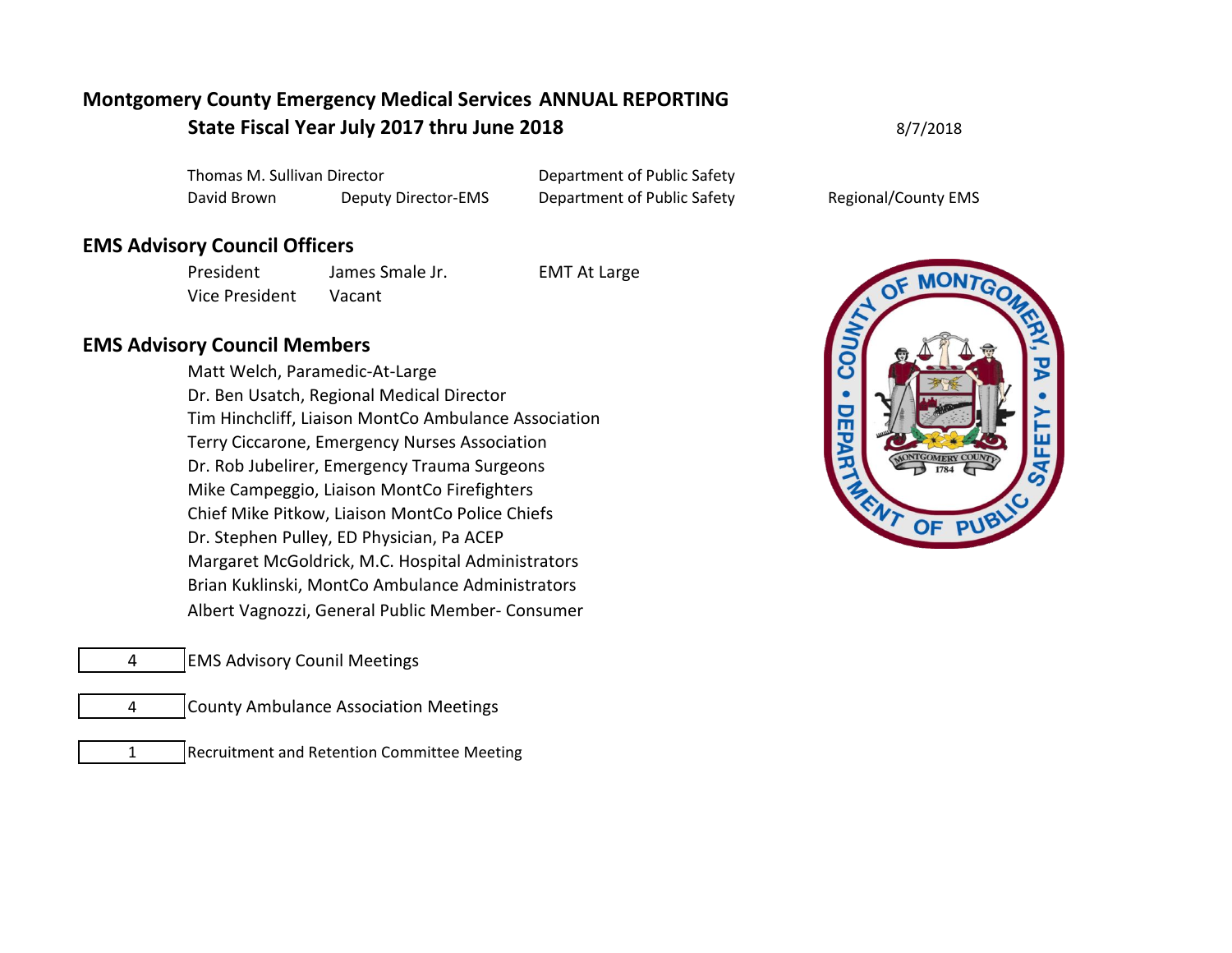# **Financial**

SAP Number 4100068630

| SFY 17-18            |               | <b>Total State Grant</b> |  | \$318,029.00 |
|----------------------|---------------|--------------------------|--|--------------|
| Category             | <b>Budget</b> | Expenditures             |  | Total        |
|                      |               |                          |  |              |
| Personnel            | \$289,337.30  | \$289,337.30             |  | \$289,337.30 |
| Consultant           | \$0.00        | \$0.00                   |  | \$0.00       |
| <b>Sub Contract</b>  | \$28,691.70   | \$28,691.70              |  | \$28,691.70  |
| <b>Patient Srvcs</b> | \$0.00        | \$0.00                   |  | \$0.00       |
| Equipment            | \$0.00        | \$0.00                   |  | \$0.00       |
| <b>Supplies</b>      | \$0.00        | \$0.00                   |  | \$0.00       |
| <b>Travel</b>        | \$0.00        | \$0.00                   |  | \$0.00       |
| Other                | \$0.00        | \$0.00                   |  | \$0.00       |
| Total                | \$318,029.00  | \$318,029.00             |  | \$318,029.00 |

By Work Product Category

| Admin             | \$6,224.75   |
|-------------------|--------------|
| Med Cmd           | \$22,081.75  |
| Licensure         | \$42,507.20  |
| Public Ed         | \$7,864.50   |
| QA                | \$38,472.78  |
| Training          | \$122,399.79 |
| <b>Emerg Prep</b> | \$35,116.73  |
| Equipment         | \$43,361.49  |

\$318,029.00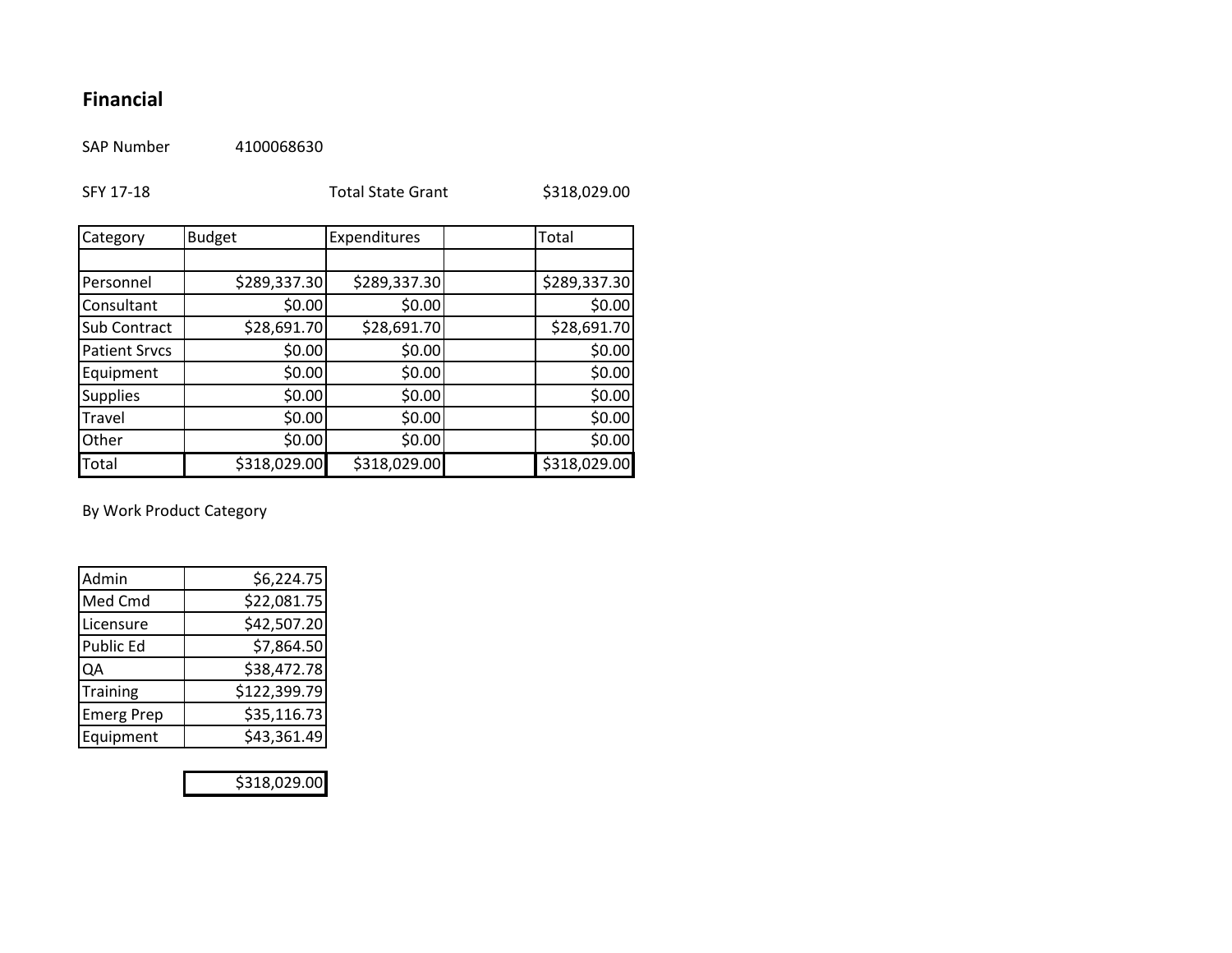# **Medical Direction**

| 112                                                                             | Medical Command Physicians were registered            |                                                                                       |  |  |
|---------------------------------------------------------------------------------|-------------------------------------------------------|---------------------------------------------------------------------------------------|--|--|
| 0                                                                               |                                                       | ALS providers were credentialed (paperwork submitted to office)<br>No Longer Required |  |  |
| 4                                                                               |                                                       | Medical Command Facilities were renewed                                               |  |  |
|                                                                                 | medical command facilities in the region<br>There are |                                                                                       |  |  |
| <b>PA DOH</b> accredited primary stroke centers in the region<br>There are<br>6 |                                                       |                                                                                       |  |  |

The Medcial Advisory Committee Met 4 times

# **System Operations**

|            | Initial    | Initial    | Renewal    | Renewal    | <b>New</b> |
|------------|------------|------------|------------|------------|------------|
|            | Service(s) | Vehicle(s) | Service(s) | Vehicle(s) | Vehicle(s) |
| <b>ALS</b> |            | 42         |            | 25         | 40         |
| <b>BLS</b> |            | 25         |            |            | 25         |
| QRS        |            |            |            |            |            |
| AIR        |            |            |            |            |            |
| Rescue     |            |            |            |            |            |

| Renewal    | Renewal    |
|------------|------------|
| Service(s) | Vehicle(s) |
| 3          | 25         |
| 3          | 11         |
| 1          | 2          |
|            |            |
|            |            |

| New        |  |
|------------|--|
| Vehicle(s) |  |
| 40         |  |
| 25         |  |
| 8          |  |
| 1          |  |
|            |  |

| 54 | Licensure applications were processed |
|----|---------------------------------------|
|    | Unannounced Agency Inspections        |

- 58 Total Agency Inspections
- 52 Total EMS agencies in the region
	- 38 Licensed EMS agencies
	- 14 QRS agencies
	- 9 Vehicle Rescue Services
	- 1 Other-Water rescue, Special Events-Tactical

### 1586 Total Number of Personnel

| 1248 | <b>EMS Personnel</b>       |
|------|----------------------------|
|      |                            |
| 237  | <b>Recognized Vehicles</b> |
| 338  | QRS-Water-Rescue Personnel |
| 35   | Recognized Rescue Vehicles |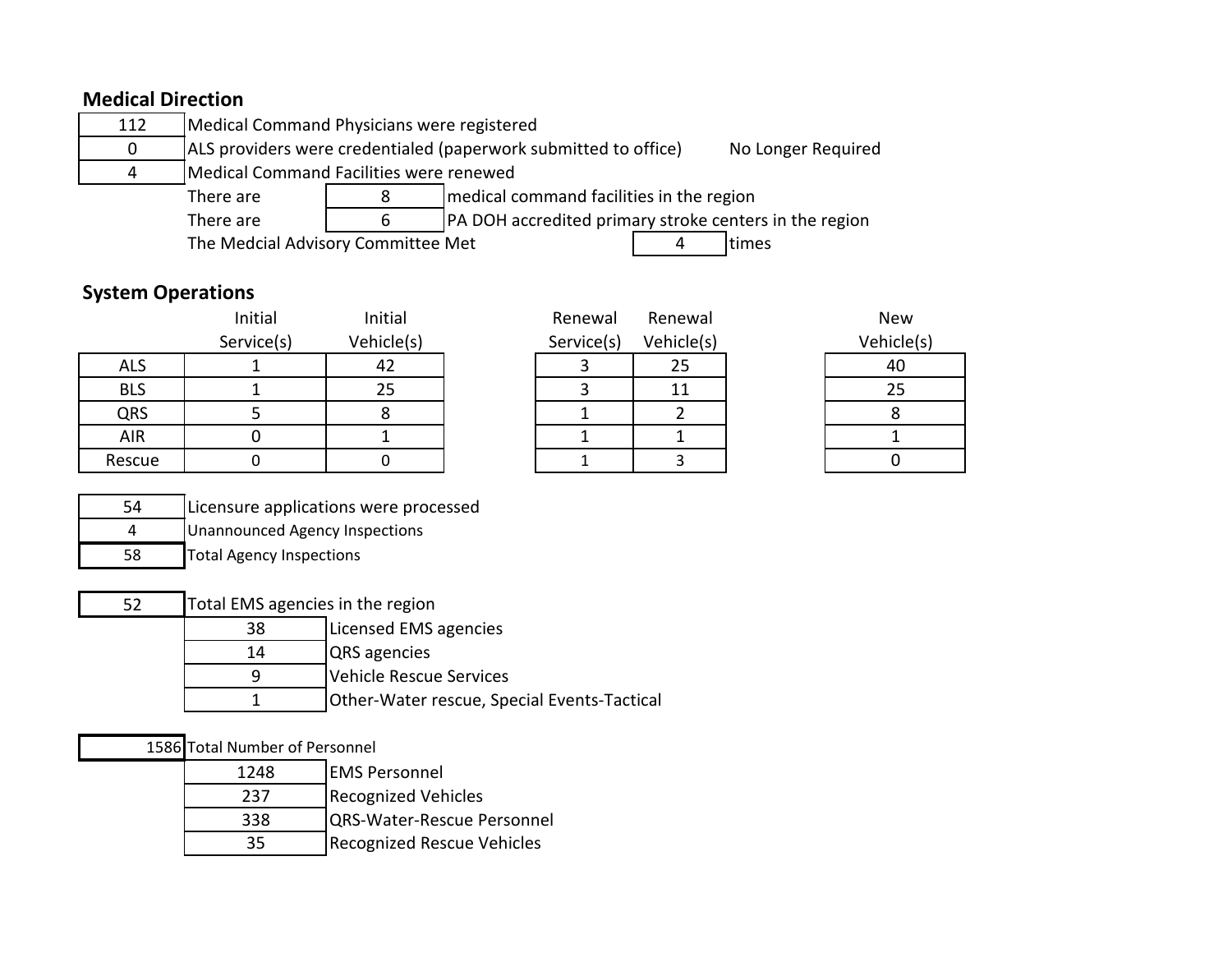## **System Operations Continued**

| L |  |
|---|--|

new vehicle rescue service(s) water rescue renewal

new water rescue service(s)

4 EMS Agencies receiving 2017 American Heart Association Mission Lifeline EMS Performance Achievement Awards

2 Gold + 1 Gold 1 Bronze +

#### **Management Systems**

Prehospital Forms Processing

| ms Processing | <b>Services</b> | Reports | Rejected |
|---------------|-----------------|---------|----------|
| Paper         |                 |         |          |
| Electronic    | 7Δ              | 79735   |          |

Queries-Reports **Services** Services **Others** 

Quarterly 62 29 Specials 1 32 33

| $-$ | $\sim$ $\sim$ | $\sim$ |  |  |
|-----|---------------|--------|--|--|
|     |               |        |  |  |
|     |               |        |  |  |
|     |               |        |  |  |

### **AED Public Access**

clinics hospitals nursing senior centers industrial business government stores malls school educational faith based churches transportation recreation parks As reported to MCEMS

| Agencies | Devices |
|----------|---------|
| 0        | 0       |
| 0        | 0       |
| 27       | 126     |
| 0        | 0       |
| 0        | 0       |
| ი        | 0       |
| ი        | 0       |
| n        | ი       |
|          |         |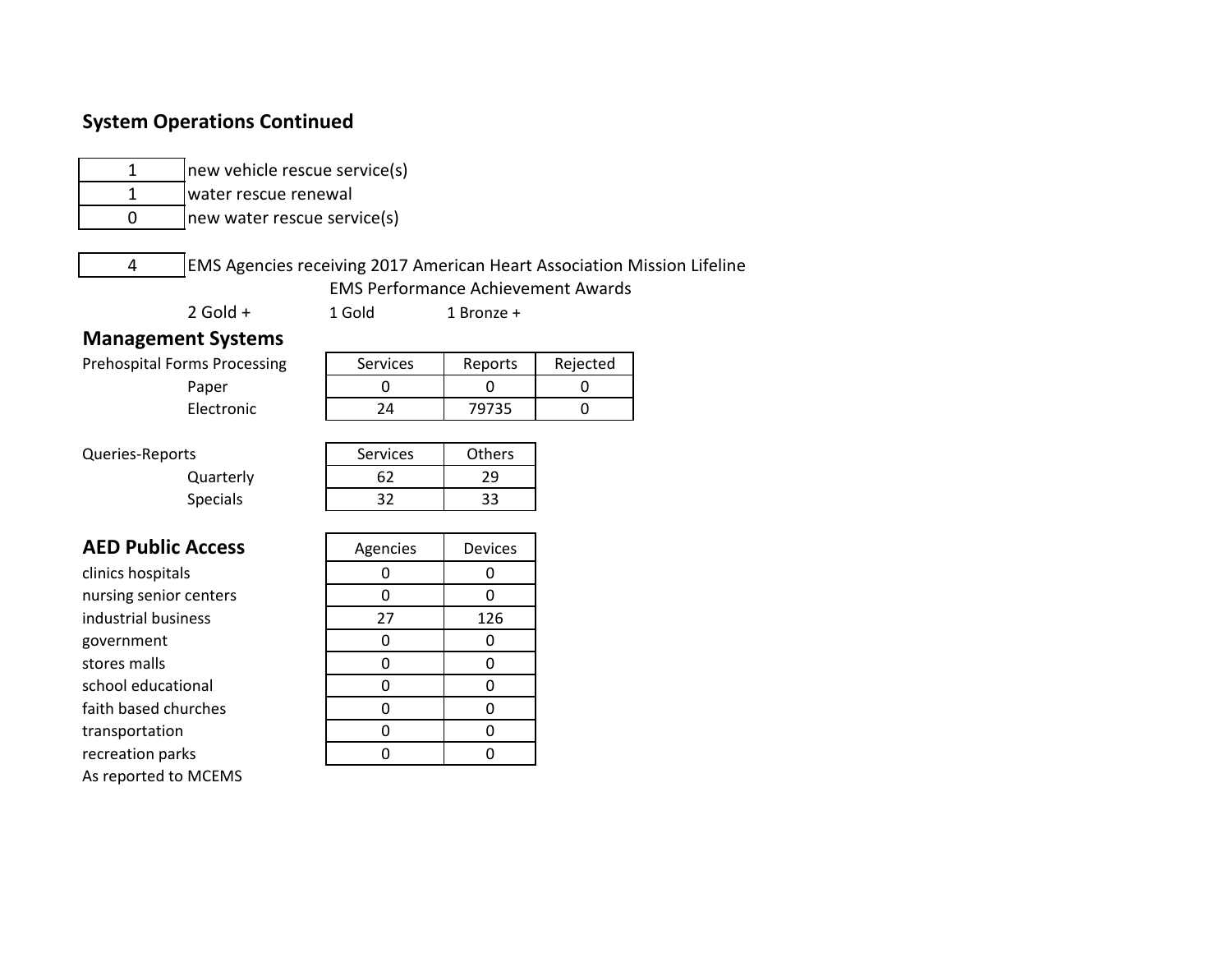| $\mathbf{1}$ | EMR programs run in the region                                              |  |  |
|--------------|-----------------------------------------------------------------------------|--|--|
| 5            | EMT programs run in the region                                              |  |  |
|              | Note-List by county if outside Montgomery                                   |  |  |
|              | <b>Bucks</b>                                                                |  |  |
|              | Chester                                                                     |  |  |
|              | Delaware                                                                    |  |  |
| 5            | Montgomery                                                                  |  |  |
|              | Philadelphia                                                                |  |  |
|              |                                                                             |  |  |
| $\mathbf 0$  | AEMT programs run in the region                                             |  |  |
| 1            | Paramedic programs run in the region                                        |  |  |
| $\mathbf{1}$ | EMS-Instructor classes were held                                            |  |  |
| 8            | <b>Basic Vehicle Rescue classes</b>                                         |  |  |
|              | Special Vehicle Rescue classes                                              |  |  |
|              |                                                                             |  |  |
| 432          | CPR classes held for healthcare providers<br>2421 students                  |  |  |
| $\mathbf{1}$ | students<br>EMS Instructor region hosted<br>12                              |  |  |
|              |                                                                             |  |  |
| 3            | PHRN applications received                                                  |  |  |
| 3            | Successful completions of PHRN-BLS psychomotor exam                         |  |  |
| 3            | Successful completions of PHRN-ALS cognitive exam                           |  |  |
| 1            | Paramedics upgraded to PHRN                                                 |  |  |
|              |                                                                             |  |  |
| Conducted    | <b>Candidates tested</b><br>8<br><b>BLS</b> psychomotor examinations<br>101 |  |  |
| Conducted    | 0<br>ALS psychomotor examinations<br>Candidates tested<br>$\Omega$          |  |  |
|              |                                                                             |  |  |
|              | Conducted<br>first class visits<br>$\overline{7}$                           |  |  |
|              |                                                                             |  |  |

0 **Educational Institute(s) re-accredited this year**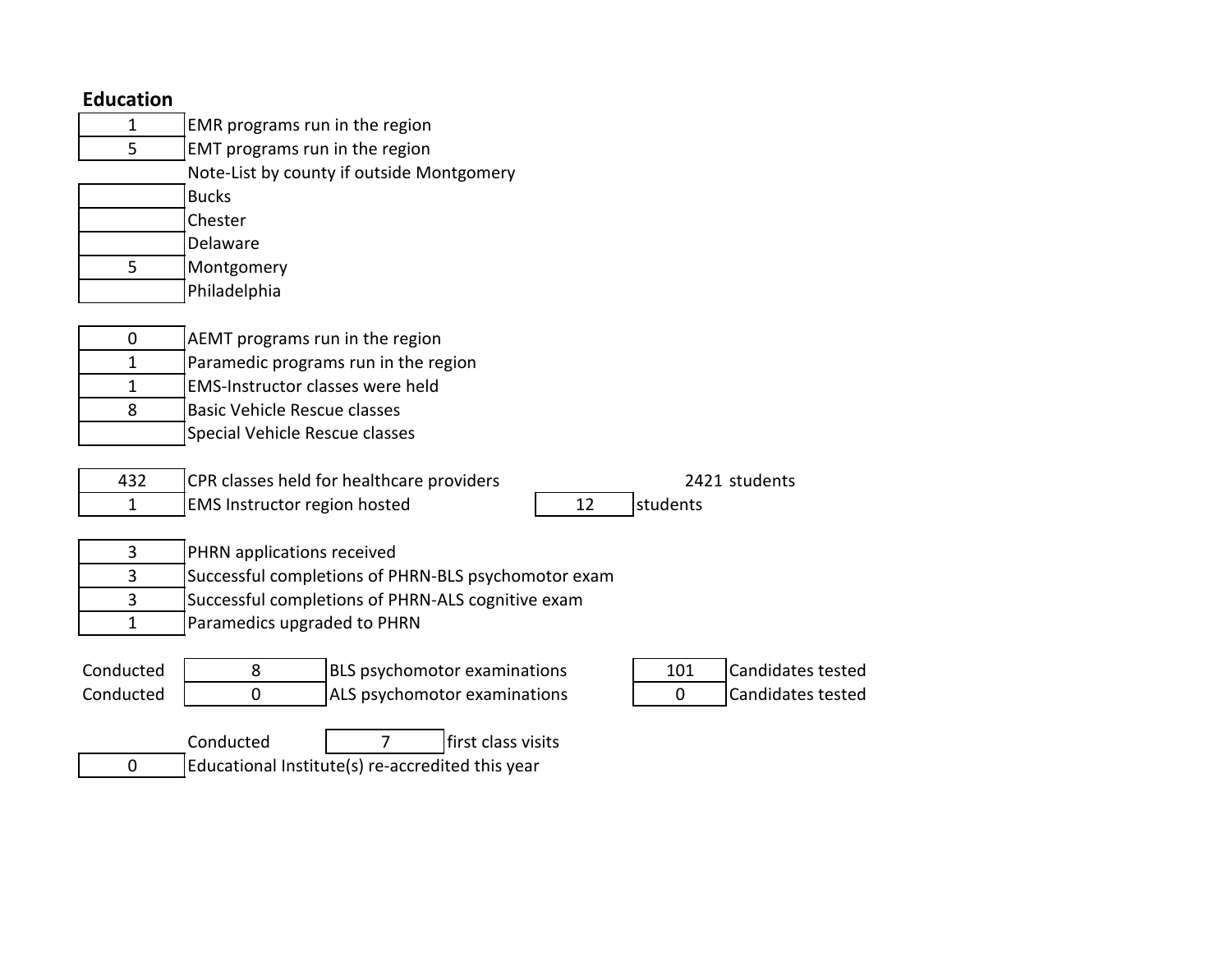#### Top ten Continuing Education classes offered

|                | <b>ACLS</b>                  |
|----------------|------------------------------|
| $\overline{2}$ | <b>PALS</b>                  |
| 3              | <b>TCCC</b>                  |
| 4              | <b>Bloodbourne Pathogens</b> |
| 5              | <b>Grand Rounds</b>          |
| 6              | <b>ALS Skill Review</b>      |
| 7              | <b>BLS Skill Review</b>      |
| 8              | <b>Crisis Intervention</b>   |
| 9              | <b>CCP Prep</b>              |
| 10             | EVOC                         |

### **Continuous Quality Improvement**

| 4  | complaints received at region and investigated                       |  |        |  |
|----|----------------------------------------------------------------------|--|--------|--|
| 47 | fatal accident reports were researched                               |  |        |  |
| 20 | accidents involving ambulances/EMS personnel were reported in region |  |        |  |
|    | The regional QI committee met                                        |  | Itimes |  |

## **WMD/Emergency Preparedness Activities**

| 18 | task force meetings were held            | exec brd-workgroup-committees |  |
|----|------------------------------------------|-------------------------------|--|
|    | tabletop exercises were conducted        |                               |  |
|    | full scale field exercies were completed |                               |  |

Region EMS to assist Federal, State, or local authorities, upon request in the provision of onsite mitigation, technical assistance, and situational assessment, coordination functions or post incident evaluations in the event of a potential or actual disaster, mass casualty situation or other threat to public health Regional personnel participated in the following meetings, exercises, events and real time disasters:

1 Coordinating active threat committee and policy group involving all facets of emergency response and recovery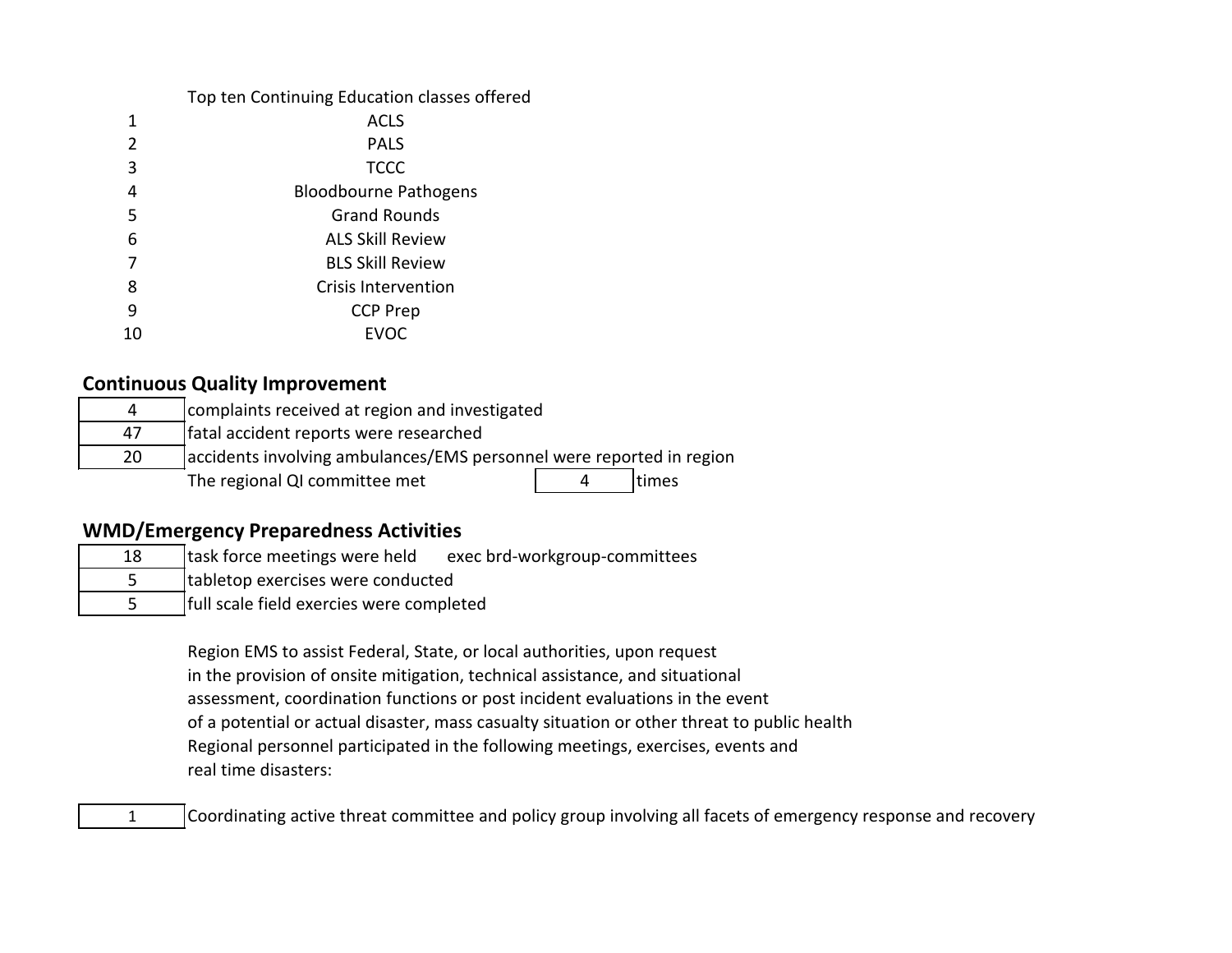- 2 Participating agency in EOC and field portions of the full scale bi-enniel federally evaluated exercise for the Limerick (Nuclear) Generating Station
- 3 Activation, coordination & collaboration with the Specialized Medical Respose Team during eight emergencies both inside and outside Montgomery County
- 4 Planning, Coordination and asset deployment for Special Events and response assets including but not limited to: Pottstown volleyball rumble-Philadelphia Folk Festival-Car Shows-July 4th Festivities
- 5 SNS/MCM Planning with Public health and EMA including Local Logistics Node, Open PODs and Closed PODs This fiscal year included a tabletop exercise and a full scale exercise in the distribution and dispencing of emergency medicine using the State Health training cache
- 6 Strategic National Stockpile (SNS) & Medical Counter Measures (MCM) planning with State & County Health-EMA including plans for full scale exercises in 2018, 2019, and MSA in 2020
- 7 Sustained Mobile Medical Assets: Medical Surge Equipment Cache Trailer-13, and Casualty Collection Point Trailer-13
- 8 Sustained Mass Casualty Equipment and caches both Homeland Security funded and County funded, equipment includes: Four-Portable on Demand (POD) Cargo MCI PODs, Two MCI Trailers, One medical ATV, One four seat ATV, One Stokes Basket Off Road carrying Trailer, One POD flatbed, Two POD strike team cache cargo carriers
- 9 Coordinated flu shots with County health Department to deliver shots on site to 9-1-1 dispatchers also included critical public safety staff and EMS
- 10 Four educational Sessions for Nursing Students at Montgomery County Community College Information included mass casualty planning, active threat situations and how Emergency Management coordinates with EMS and others during major emergencies
- 11 Attend Healthcare Coalition Hospital Zone meetings and coordinate with Long Term care committee for EMS planning
- 12 Continued in a project to equip all 9-1-1 serving EMS Agency vlicensed ambulances with mobile data computers, including GPS enabled. Procedural changes in the computer recommending the closest ambulance via GPS for priority one emergencies